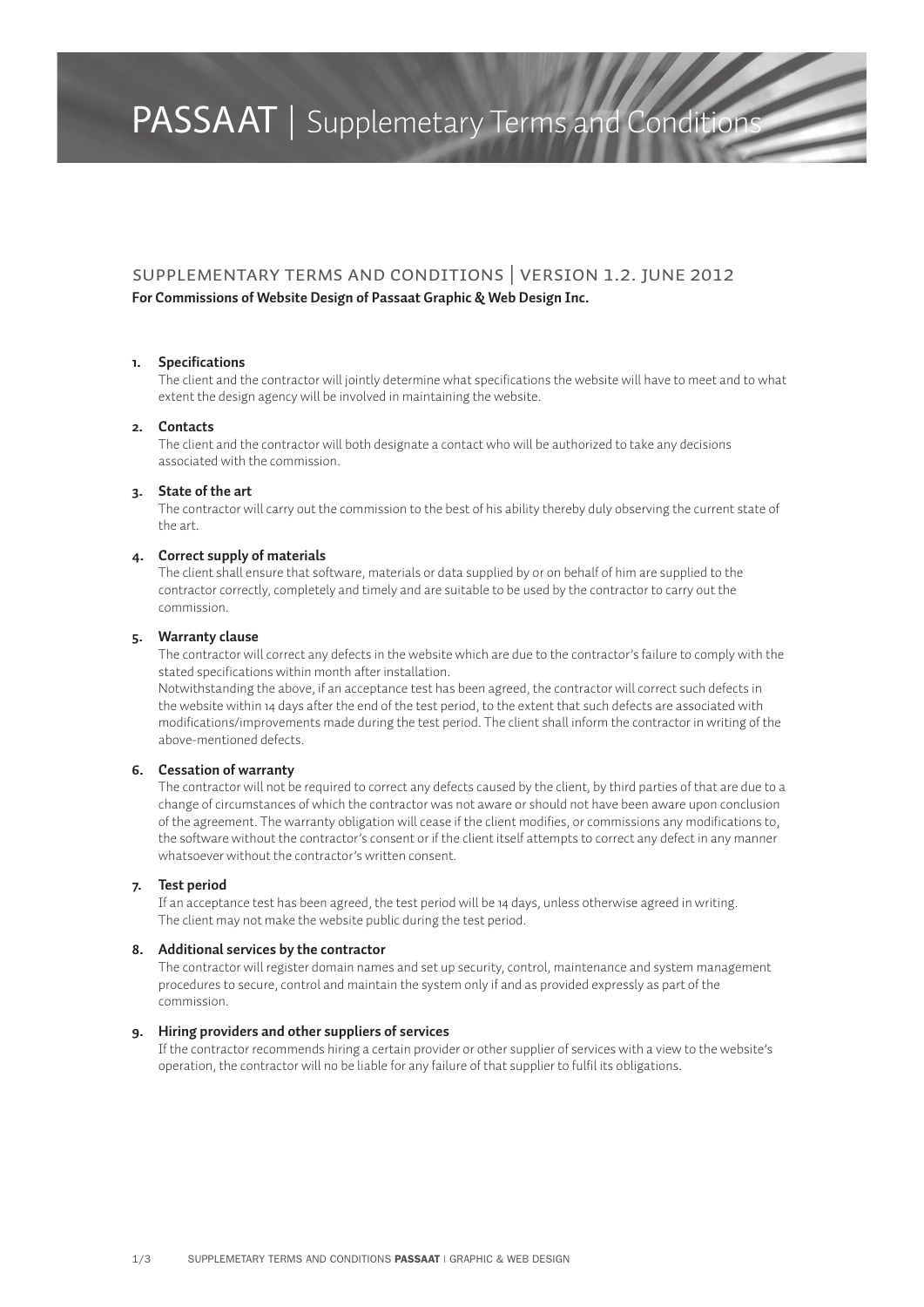## PASSAAT | Supplemetary Terms and Conditions

#### **10. Additional work**

If the contractor has to carry out additional work following an increase in the scope of the commission, late, incorrect or incomplete supply of software, materials or data, repairs to the website due to improper use, or support to the client's employees or suppliers (upon request or out of necessity) otherwise than as provided in the statement of work, such additional work will be charged at the contractor's customary fee rates, regardless of whether a fixed fee had been agreed.

#### **11. Website use**

The client shall ensure that the website and any underlying software and applications are used correctly and properly.

#### **12. Design user licence**

After having statisfied all of its obligations under the agreement with the contractor, the client will obtain an exclusive, non-transferable licence to use the (graphic) design for the website.

#### **13. Licence to use the software and documentation**

After having satisfied all of his obligations under the agreement with the contractor, the client will obtain a non-exclusive, non-transferable licence to use the software or applications realized by the design agency for the website, as well as the related technical and other documentation, regardless of whether that software and those applications were prepared as part of the commission.

#### **14. Use of third-party fonts, software and other third-party material**

The client will be responsible for obtaining any licenses from third parties for proprietary material to be used on the website. 'Proprietary material' will include: fonts, software, house style elements, photographs and compositions. At the client's request, the contractor may request a cost estimate from the relevant supplier for any materials that the contractor proposes to apply on the website.

#### **15. Day-to-day use of the website**

The client may amend the content of the databases, the underlying pages and tree structures within the limits indicated by the contractor in view of the day-to-day use of the website. The client shall not without the contractor's consent make amendments to:

- the basic design;
- the opening page;
- the basic structure;
- the software;
- the navigation system.

#### **16. Broader use**

The client will not be entitled to use the design beyond the agreed scope of use without the contractor's written consent.

#### **17. Design variations**

Without the contractor's consent, the client will not be allowed to make any variation or derivation of the design or apply or use the design or elements of it in other designs or works.

#### **18. Transfer of source code**

The contractor will have no obligation to transfer the software source code and the technical documentation realized in developing the website, unless that has been expressly agreed.

#### **19. Protecting the software**

The contractor will be entitled to protect his software using technical and other measures. The client will not be allowed to remove or circumvent such security provisions.

#### **20. Termination of client-contractor relationship**

If the relationship between the contractor and the client should be severed, the parties will jointly attempt to find a reasonable solution that enables the client reasonably to continue its use of the website.